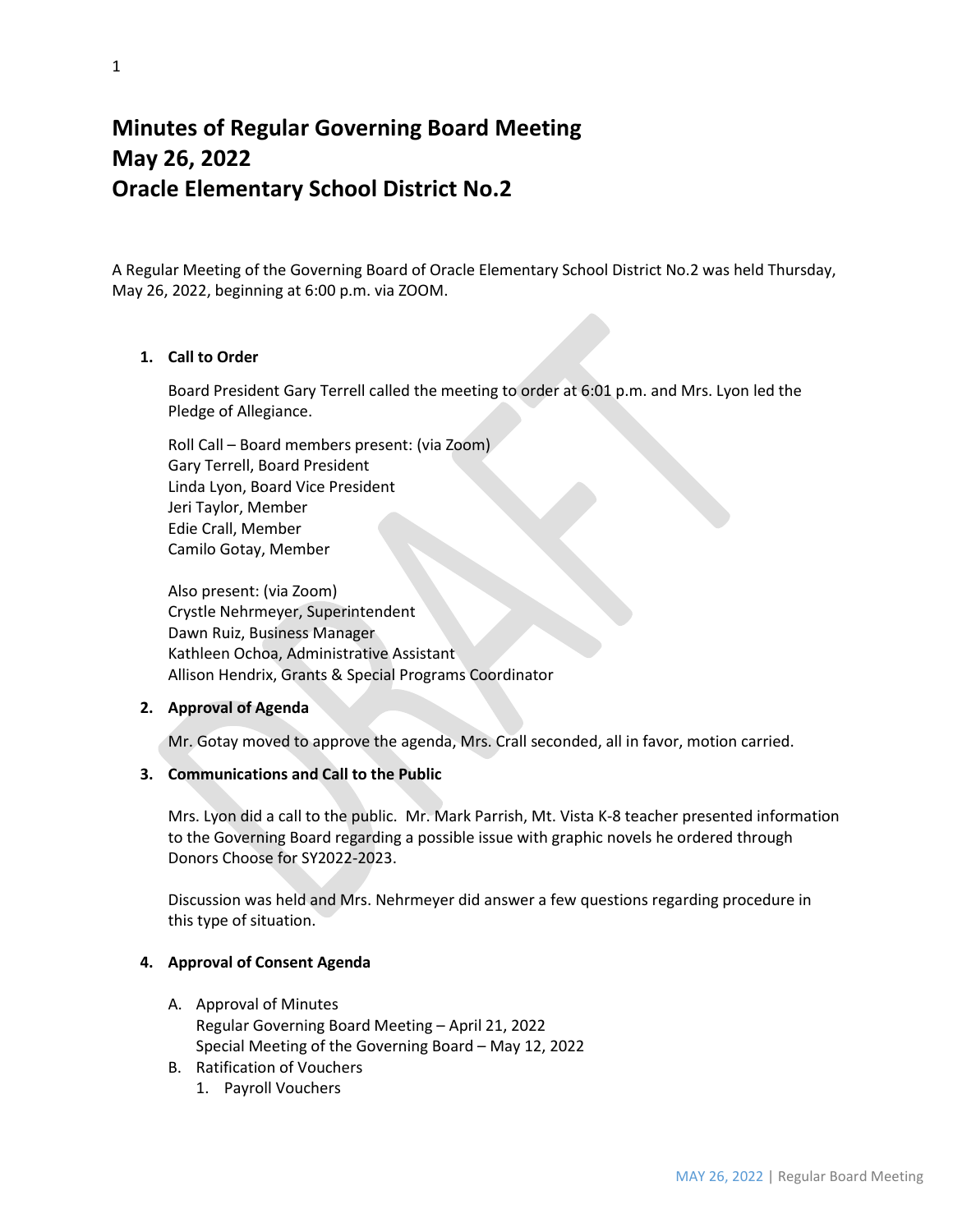V57 \$6,389.27 V58 \$12,165.09 V59 \$6,409.20 V60 \$56,487.36 V61 \$207,952.25 V62 \$19,020.96 V63 \$19,020.96 V64 \$19,020.96 V65 \$19,021.17 V66 \$27,236.06 V67 \$111,130.20

2. Expenditure Vouchers

V2262 \$682,394.53 V2263 \$589.80 V2264 \$20,330.28 V2265 \$8,107.34 V2266 \$22,042.88 V2267 \$740,411.54 V2268 \$37,963.41 V2269 \$3,755.88 V2270 \$13,088.03 V2271 \$459,24.27 V2272 \$444,606.66 V2273 \$65,966.00 V2274 \$7,086.21 V2275 \$12,660.51

- C. Capital Bond Spending Report
- D. Financial Reports for the month of April FY 21/22
- E. Revised Summer School 2022 Budget
- F. Community Schools Proposed Budget Wrestling 2022
- G. Revised Dyslexia Training Budget FY2021-2022
- H. Arizona School Facilities Board Award Notification Building Renewal Grant for Equipment Repair, Replacement in the amount of \$29,898.00
- I. Zoom Pro Annual Subscription
- J. ASBA Policy Services Agreement
- K. Resolution, District Bank Signers for FY2022-2023
- L. Pinal County Data Processing Service Program Agreement for FY 2022-2023
- M. Pinal County Treasurer's Combined Resolution for FY2022-2023
- N. Out Of School Suspension Report Final for SY2021-2022
- O. Gifts and Donations
	- Debbie Gomez for her donation of 42 yearbooks to the students at Mt. Vista K-8 School.
	- Mt. Vista PTO for their generous support and donations of a customized coffee beverages from Al Gusto coffee truck, pizza lunch, nacho lunch, cookies, ice cream bar, and staff appreciation dinner during the week of May 2-6, 2022.
	- Saddlebrooke Cyclemasters donated seven bicycles to exemplary students at Mt. Vista K-8 School who were nominated by their teachers for their hard work and perseverance. They were distributed to one student in Grades 1-7 during the Spring Honors Assembly.

Mrs. Crall moved and Mrs. Lyon seconded approval of consent agenda as presented, all in favor, motion carried.

#### 5. **Superintendent's Report.**

Mrs. Nehrmeyer reported on the following:

- A. Thank you, Governing Board for your support of Staff Appreciation Week and launching the week with coffee and Dunkin' Donuts for all staff on Monday, May 2, 2022.
- B. Retirement Luncheon on Wednesday, May 11, 2022 at 1:00 PM
- C. Preschool Graduation on Friday, May 15, 2022 at 9:30 AM
- D. 8<sup>th</sup> Grade Promotion on Wednesday, May 18, 2022 at 5:30 PM
- E. Spring Honors Assembly on Thursday, May 19, 2022 at 9:00 AM and 10:00 AM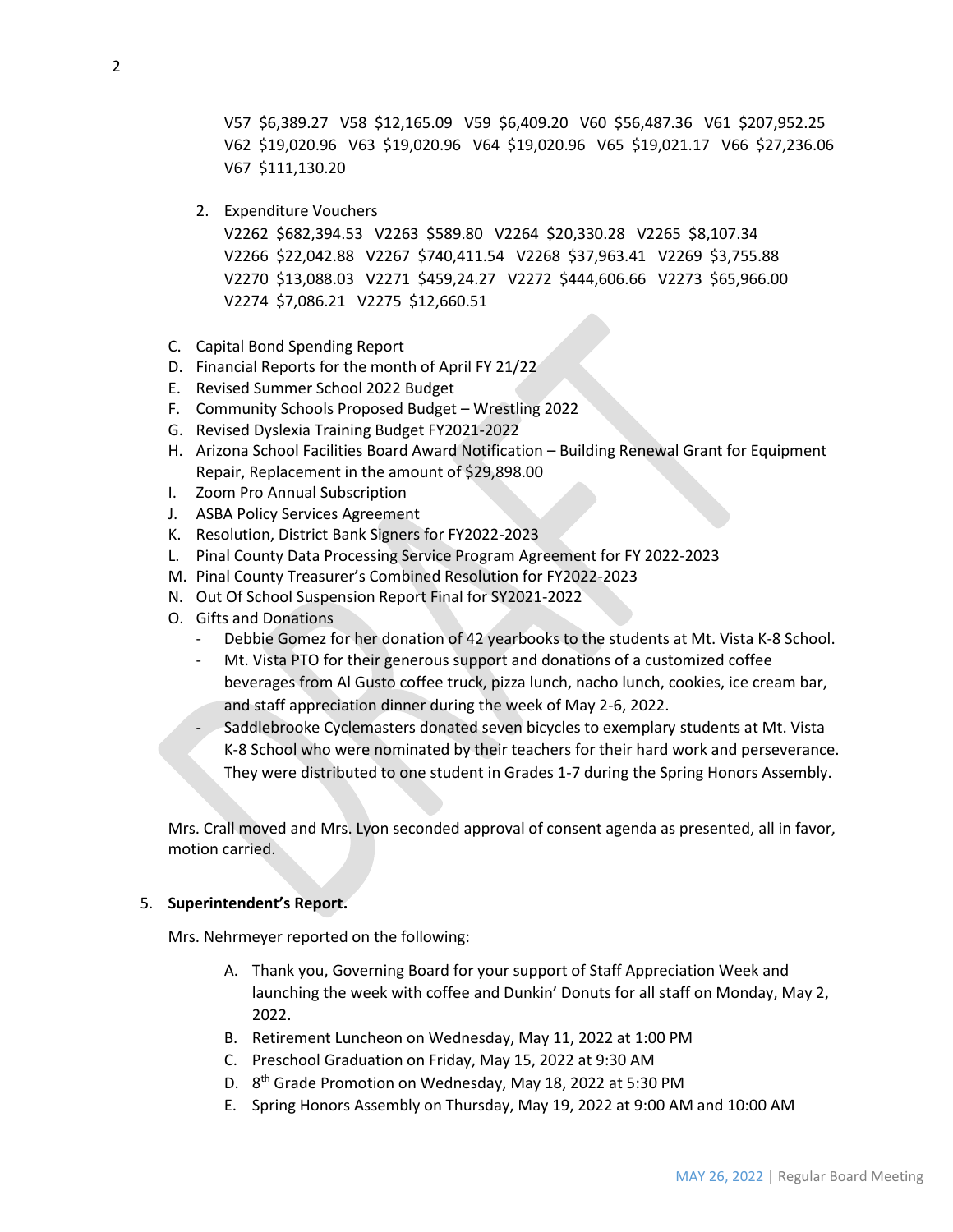- F. Presentation at the Catalina Mountains Satellite Chapter (CMSC) of the Tucson Military Officers Association of America on Saturday, May 21, 2022 at 11:30 AM
- **6. Presentation by Christopher Kotterman, Director of Governmental Relations at the Arizona School Boards Association. Mr. Kotterman was asked to share information with the Governing Board regarding SB 1269, its potential impact to public school districts in our state as well as answer specific questions the Governing Board may have regarding the current state legislative session.**

Mr. Kotterman present information to the Governing Board specific to SB 1269 and answer specific questions the Governing Board may have regarding the current state legislative session. Discussion was held during Mr. Kotterman's presentation.

**7. Presentation by teachers at Mt. Vista K-8 School that submitted and received funding for academic projects through DonorsChoose.org. Donors Choose was founded in 2000 by high school teachers in New York City and was designed to empower public school teachers from across the United States to request much-needed materials for their students. Our teachers are among thousands of teachers across the county that have created and shared academic projects that are funded by both individual citizens as well as organizations who believe in and support the education of students.** 

Mrs. Fisher present information to the Governing Board specific to Donors Choose projects teachers at Mt. Vista K-8 School funded during the 2021-2022 school year. Discussion was held after the presentation.

## **8. Discussion and update regarding Capital Bond Construction Projects at Mountain Vista K-8 School.**

Mrs. Nehrmeyer updated the Governing Board on construction progress and key upcoming dates for the new classroom building, library renovation and expansion, and school office safety upgrades. Discussion was held.

#### **9. Discussion and update from our Oracle Ridge Advisory Committee**

Mr. Camilo Gotay and Mrs. Edie Crall update the Governing Board with any notable events or progress related to the Oracle Ridge campus since our April 2022 Governing Board meeting.

**10. Discussion and request for the approval of SAVVAS Summer One – research based summer school curriculum to be used for Grades K-8 during our 2022 Summer School program. This curriculum includes lessons and resources in the areas of math, reading, writing, science, and social studies. This digital curriculum has been available for review on our district website since March 21, 2022 and will be accessed by students and staff digitally on school-owned tablets and chromebooks.** 

Mrs. Nehrmeyer recommended the Governing Board approve the purchase of SAVVAS Summer One to be used during our 2022 Summer School program.

Mrs. Crall motioned and Mrs. Lyon seconded, all in favor and motion carried.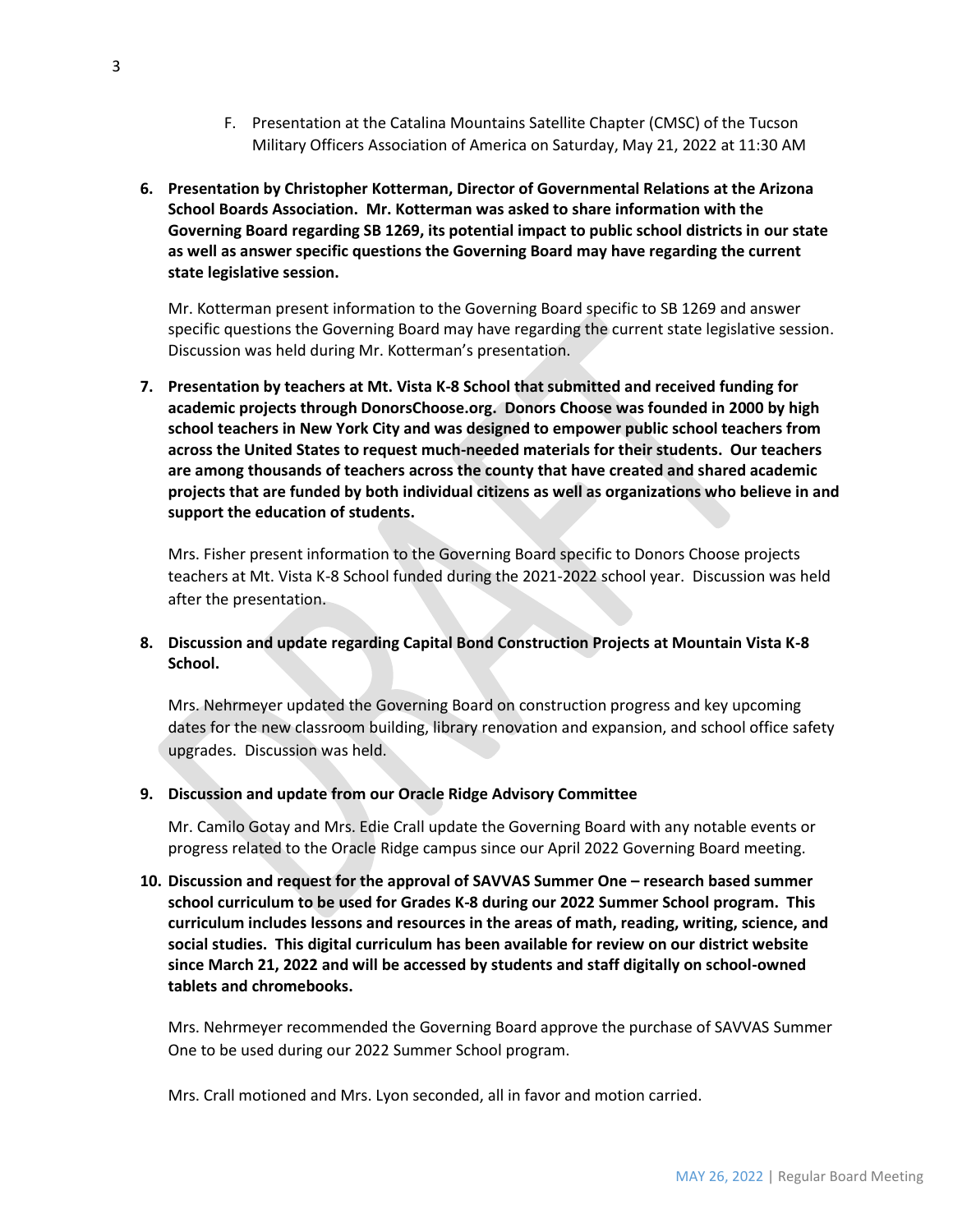**11. The discussion and request for approval of updated job descriptions and/or job titles effective July 1, 2022 was originally tabled for discussion during the May Regular Meeting of the Governing Board. The District will bring this to the June Regular Meeting of the Governing Board.** 

Mr. Terrell asked for a motion to table this agenda item until June, as the job descriptions and/or job titles are still under review at this time.

Mr. Gotay moved to table and Mrs. Crall seconded, all in favor to table until June meeting.

# **12. Presentation by the Superintendent regarding Performance Goals for the 2021-2022 School Year. Following the presentation, the Superintendent will ask the Board to evaluate completion of the Performance Goals based on the rubric approved by the Board on August 19, 2021.**

The Superintendent will present information regarding progress towards each of the four performance goals approved by the Governing Board on August 19, 2021. Following the presentation, the Superintendent will ask the Board to evaluate completion of the Performance Goals based on the rubric approved by the Board. A vote was taken and was as follows: GTerrell: 40% LLyon 50% JTaylor 50% ECrall 50% CGotay 50% Average of 48%.

# **13. Discussion and request for approval of the District Superintendent Employment Contract, effective July 1, 2022.**

Mrs. Nehrmeyer recommended the Governing Board approve the updated employment contract for the Superintendent.

Mrs. Lyon moved and Mr. Gotay seconded, all in favor and motion carried.

# **14. Discussion and request for approval of wage considerations for eligible employees effective July 1, 2022.**

Mrs. Nehrmeyer presented to the Governing Board three possible wage considerations for FY 22/23, no wage increase, a 2% increase, or a 4% increase based upon the District's Annual Expenditure Budget.

Mrs. Nehrmeyer recommends a 2% base wage increase for eligible employees (employees that will be employed by the District for six months plus one day, according to District Policy, on the date of the approved wage increase) effective July 1, 2022.

Mrs. Lyon moved and Mrs. Crall seconded, all in favor and motion carried.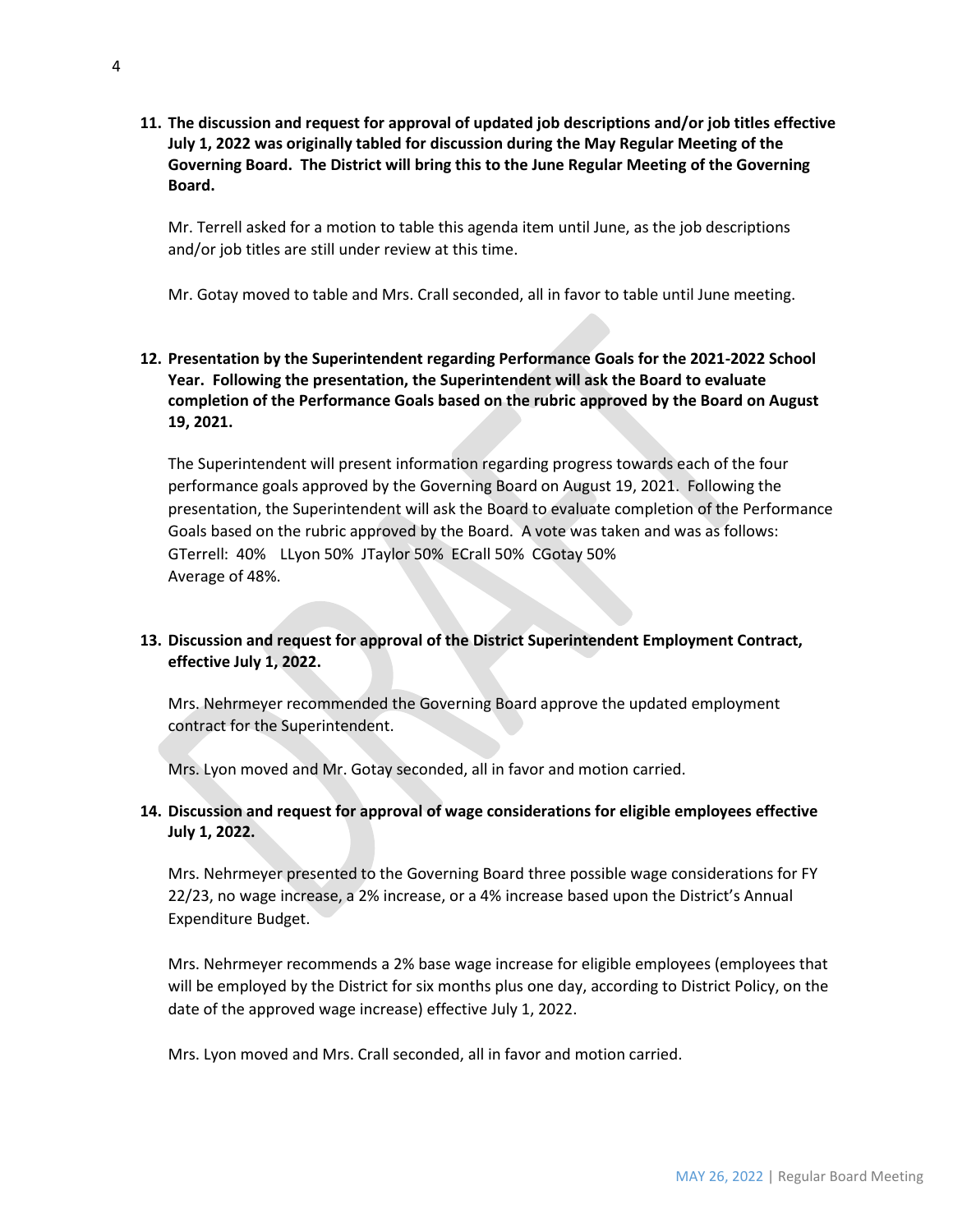## **15. Discussion and request for approval regarding personnel matters that have occurred since the April 2022 Governing Board Meeting:**

Mrs. Nehrmeyer recommended the Governing Board approve the following personnel matters since the April 2022 regular meeting:

Mrs. Taylor moved and Mr. Gotay seconded approving the personnel matters below, all in favor and motion carried.

New Hires, please see attached spreadsheet

-Windy Messing, Substitute Teacher SY2022-2023, see attached spreadsheet -Ray Middleton, Maintenance/Custodial, see attached spreadsheet

#### Summer Office Help

-Jessica Nehrmeyer, District Office, see attached spreadsheet -Veronica Sanchez, Mt. Vista Office, see attached spreadsheet

#### Additional Hours

-Library Packing Project, please see attached spreadsheet

Resignations/Retirements, please see attached letter -Patti Ellis, Retirement effective June 30, 2022

#### 16. **Upcoming Events**

Events in **bold** are recommended events for Governing Board members to attend.

June 6-30: Summer School at Mt. Vista K-8 School June – August: Community Schools Wrestling on Tuesday and Thursday evenings at 5:30 PM in the School Gym July 4: Independence Day Holiday, all offices closed July 29: New Teachers report for the new school year August 1: Teachers report for the new school year August 3: Hourly, 10-month employees report for the new school year

August 4: First Day of School at Mt. Vista K-8 School

#### 17. **Future Meeting Dates and Topics**

June 30 at 6:00 PM – Regular Meeting of the Governing Board to be held at the Oracle Community Center, 685 E American Avenue, Oracle, AZ 85623 and on Zoom, Meeting ID 785 2371 1849, Passcode 6feg3m. To include the Proposed Budget for the 2022-2023 school year and the Principal's End of Year Report for the 2021-2022 School Year.

July 14 at 6:00 PM - Regular Meeting of the Governing Board to be held at the Oracle Community Center, 685 E American Avenue, Oracle, AZ 85623 and on Zoom, Meeting ID,